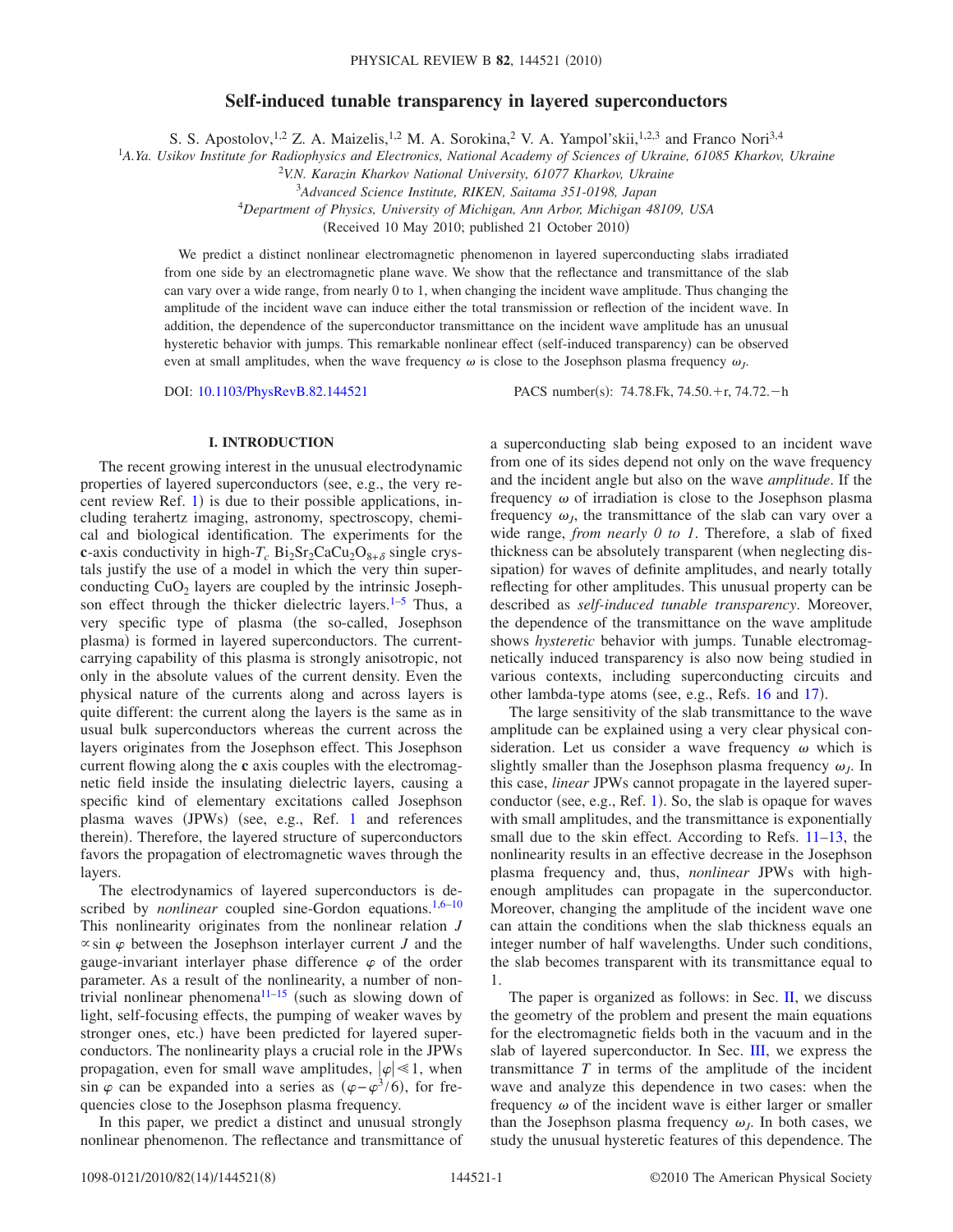<span id="page-1-1"></span>

FIG. 1. (Color online) Geometry of the problem. A slab of layered superconductor is irradiated from the upper side by a *p*-polarized electromagnetic wave.

<span id="page-1-0"></span>results of numerical simulations support our theoretical predictions.

# **II. SPATIAL DISTRIBUTION OF THE ELECTROMAGNETIC FIELD**

## **A. Geometry of the problem**

We study a slab of layered superconductor of thickness *D* (see Fig. [1](#page-1-1)). Superconducting layers of thickness *s* are interlayed by insulators of much larger thickness  $d$  ( $s \le d$ ). We assume the number of layers to be large, allowing the use of the continuum limit, and not to consider the spatial distribution of the electromagnetic field inside each layer. The coordinate system is chosen in such a way that the crystallographic **ab** plane coincides with the *xy* plane, and the **c** axis is along the *z* axis. The plane *z*=0 corresponds to the lower surface of the slab.

A monochromatic electromagnetic plane wave of frequency  $\omega$  is incident on the upper surface of the slab, and it is partly reflected and partly transmitted through the slab. We consider the incident wave of the transverse magnetic polarization, when the magnetic field is parallel to the surface of the slab,

$$
\vec{E} = \{E_x, 0, E_z\}, \quad \vec{H} = \{0, H, 0\}.
$$
 (1)

The incident angle  $\theta$  is considered to be not close to zero so that both components  $k_x$  and  $k_z$  of the wave vector  $\mathbf{k}_i$  are on the order of  $\omega/c$ .

#### **B. Electromagnetic field in the vacuum**

The magnetic field  $H^u$  in the upper vacuum semispace  $(z > D)$  can be represented as a sum of the incident and reflected waves with amplitudes  $H_0$  and  $H_r$ , respectively. The field  $H^l$  in the vacuum semispace below the sample  $(z<0)$  is the transmitted wave with amplitude  $H_t$ . The upper  $(H^u)$  and lower  $(H<sup>l</sup>)$  fields and can be written in the following form:

<span id="page-1-4"></span>
$$
H^u = H_0 \cos[k_x x - \omega t - k_z(z - D)]
$$
  
+ 
$$
H_r \cos[k_x x - \omega t + k_z(z - D) + \alpha],
$$
 (2)

$$
H^l = H_t \cos(k_x x - \omega t - k_z z + \beta). \tag{3}
$$

<span id="page-1-5"></span>Here

$$
k_x = -\frac{\omega}{c} \sin \theta, \quad k_z = -\frac{\omega}{c} \cos \theta \tag{4}
$$

are the components of the wave vector  $\mathbf{k}_i$  of the incident wave,  $\alpha$  and  $\beta$  are the phase shifts of the reflected and transmitted waves. Using Maxwell equations, one can derive the electric field components in the vacuum,

<span id="page-1-6"></span>
$$
E_x^u = -H_0 \cos \theta \cos[k_x x - \omega t - k_z(z - D)]
$$
  
+H<sub>r</sub> cos  $\theta$  cos[k<sub>x</sub>x - \omega t + k<sub>z</sub>(z - D) +  $\alpha$ ], (5)

<span id="page-1-7"></span>
$$
E_z^u = -H_0 \sin \theta \cos[k_x x - \omega t - k_z(z - D)]
$$
  
-
$$
-H_r \sin \theta \cos[k_x x - \omega t + k_z(z - D) + \alpha],
$$
 (6)

$$
E_x^l = -H_t \cos \theta \cos(k_x x - \omega t - k_z z + \beta), \tag{7}
$$

$$
E_z^l = -H_t \sin \theta \cos(k_x x - \omega t - k_z z + \beta). \tag{8}
$$

### **C. Electromagnetic field in the layered superconductor**

<span id="page-1-3"></span>The electromagnetic field inside a layered superconductor slab is determined by the distribution of the gauge-invariant phase difference  $\varphi(x, z, t)$  of the order parameter between the layers (see, e.g., Ref. [1](#page-7-0)),

$$
\frac{\partial H^s}{\partial x} = \frac{\mathcal{H}_0}{\lambda_c} \left( \frac{1}{\omega_f^2} \frac{\partial^2 \varphi}{\partial t^2} + \sin \varphi \right),
$$
  

$$
E_x^s = -\frac{\lambda_{ab}^2}{c} \frac{\partial^2 H^s}{\partial z \partial t}, \quad E_z^s = \frac{\mathcal{H}_0 \lambda_c}{c} \frac{\partial \varphi}{\partial t}.
$$
 (9)

Here  $H_0 = \Phi_0 / 2 \pi d\lambda_c$ ,  $\Phi_0 = \pi c \hbar / e$  is the magnetic flux quantum,  $\lambda_{ab}$  and  $\lambda_c = c/\omega_J \epsilon^{1/2}$  are the London penetration depths across and along the layers, respectively. The Josephson plasma frequency is defined as

$$
\omega_J = \sqrt{\frac{8 \pi e dJ_c}{\hbar \epsilon}},\tag{10}
$$

where  $J_c$  is the critical value of the Josephson current density and  $\epsilon$  is the permittivity of the dielectric layers in the slab. We omit the relaxation terms because, at low temperatures, they do not play an essential role in the phenomena considered here.

<span id="page-1-2"></span>The phase difference  $\varphi$  obeys a set of coupled sine-Gordon equations, which, in the continuous limit, takes on the following form (see, e.g., Ref. [1](#page-7-0) and references therein):

$$
\left(1 - \lambda_{ab}^2 \frac{\partial^2}{\partial z^2}\right) \left[ \frac{1}{\omega_J^2} \frac{\partial^2 \varphi}{\partial t^2} + \sin \varphi \right] - \lambda_c^2 \frac{\partial^2 \varphi}{\partial x^2} = 0. \quad (11)
$$

In this paper, we study the case of weak nonlinearity: when the Josephson current density  $J_c$  sin  $\varphi$  can be expanded as a series for small  $\varphi$ , up to the third order,  $J_c \sin \varphi$ ≈  $J_c(\varphi - \varphi^3/6)$ . We consider frequencies  $ω$  close to  $ω_j$  and introduce a dimensionless frequency,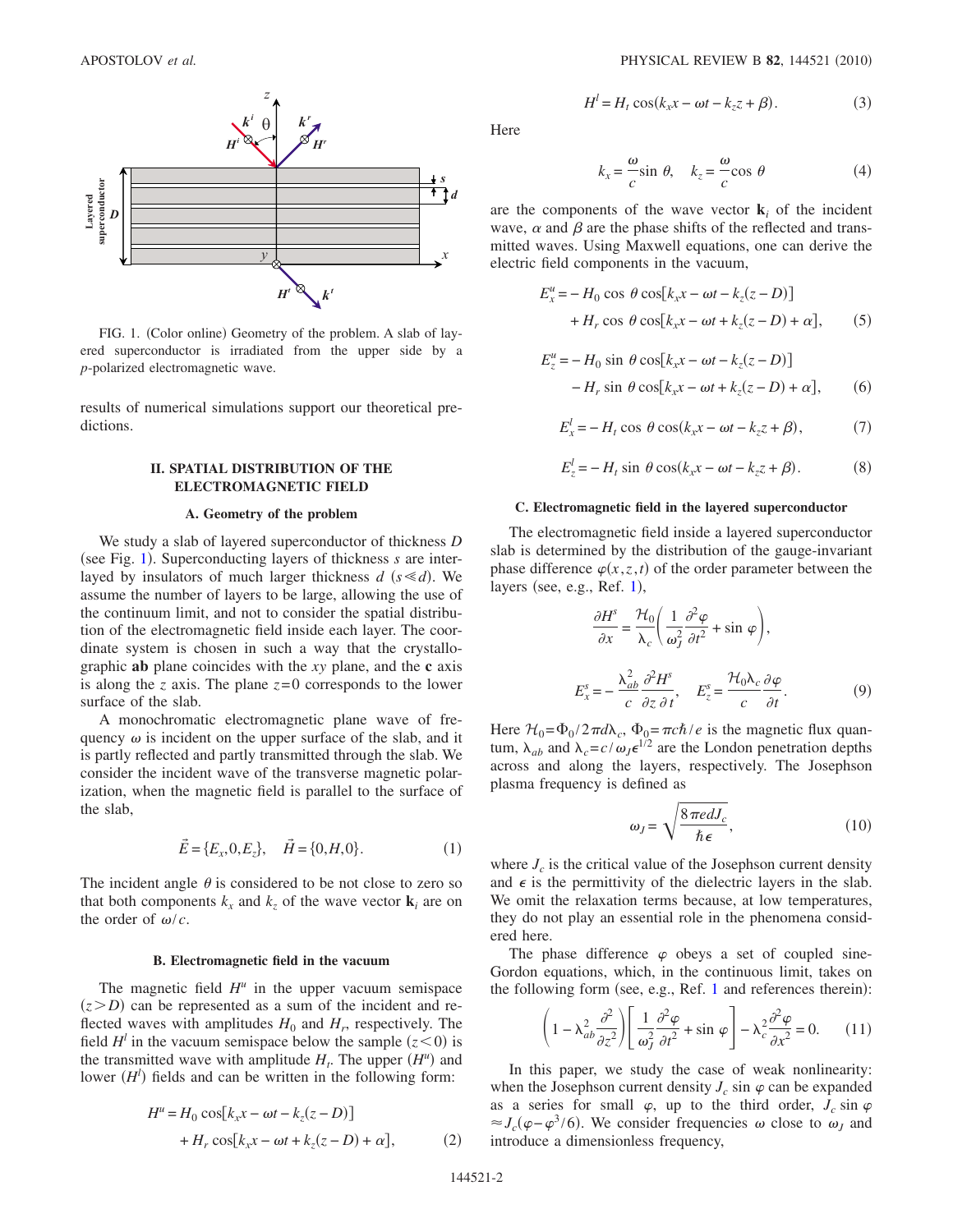$$
\Omega = \frac{\omega}{\omega_J},
$$

close to 1. In this case, in spite of the weakness of the non-linearity in Eq. ([11](#page-1-2)), the *linear terms nearly cancel each other*, and the term  $\varphi^3$  plays a crucial role in this problem. Moreover, when the frequency  $\omega$  is close to the Josephson plasma frequency  $\omega_j$ , one can neglect the generation of higher harmonics. $^{11,13}$  $^{11,13}$  $^{11,13}$ 

It should be also noted that the nonlinearity provides an effective decrease in  $\omega_l$ . Indeed, the expression in the square brackets in Eq.  $(11)$  $(11)$  $(11)$  can be presented in the form  $[(\omega_J^{\text{eff}})^{-2}\partial^2\varphi/\partial t^2+\varphi],$  where

$$
\omega_J^{\rm eff} \approx \omega_J \bigg( 1 - \frac{\varphi^2}{12} \bigg).
$$

For not very small  $\varphi$ , the frequency of the incident wave can be greater than the effective Josephson plasma frequency  $\omega_J^{\text{eff}}$ and, therefore, the nonlinear Josephson plasma waves can propagate across the superconducting layers.

The *z* component of the electric field induces a charge in the superconducting layers when the charge compressibility is finite. This results in an additional interlayer coupling (socalled, capacitive coupling). Such a coupling significantly affects the properties of the *longitudinal* Josephson plasma waves with wave vectors perpendicular to the layers. The dispersion equation for linear Josephson plasma waves with arbitrary direction of the wave vectors, taking into account capacitive coupling, was derived in Ref. [18.](#page-7-9) According to this dispersion equation, the capacitive coupling can be safely neglected in our case, when the wave vector has a component  $k_x \sim \omega/c$  along the layers, due to the smallness of the parameter  $\alpha = R_D^2 \epsilon / s d$ . Here  $R_D$  is the Debye length for a charge in a superconductor.

<span id="page-2-1"></span>We seek a solution of Eq.  $(11)$  $(11)$  $(11)$  in the form of a wave running along the *x* axis,

$$
\varphi(x, z, t) = a(z)\left|1 - \Omega^2\right|^{1/2} \sin[k_x x - \omega t + \eta(z)] \tag{12}
$$

<span id="page-2-9"></span>with the *z*-dependent amplitude  $a$  and phase  $\eta$ . We introduce the dimensionless *z* coordinate,

$$
\zeta = \frac{\kappa z}{\lambda_{ab}}, \quad \kappa = \frac{\lambda_c k_x}{|1 - \Omega^2|^{1/2}}, \tag{13}
$$

and the normalized thickness of the sample  $\delta = D \kappa / \lambda_{ab}$ .

<span id="page-2-2"></span>Substituting the phase difference  $\varphi$  given by Eq. ([12](#page-2-1)) into Eq.  $(11)$  $(11)$  $(11)$ , one obtains two differential equations for the functions  $\eta(\zeta)$  and  $a(\zeta)$ . The first of them is

$$
\eta'(\zeta) = \frac{L}{h^2(\zeta)},\tag{14}
$$

<span id="page-2-10"></span>where *L* is an integration constant, prime denotes derivation over  $\zeta$ , and

$$
h(\zeta) = \pm a(\zeta) - \frac{a^3(\zeta)}{8}.
$$
 (15)

The sign in this equation is plus for  $\Omega$  < 1 and minus for  $\Omega$  > 1, i.e., it is opposite to the sign of the following important parameter, the

# frequency detuning =  $\Omega$  – 1.

<span id="page-2-3"></span>The coupled sine-Gordon Eq.  $(11)$  $(11)$  $(11)$  gives also the differential relation for  $h(\zeta)$ ,

$$
h'' = a + \frac{L^2}{h^3} - \frac{h}{\kappa}.
$$
 (16)

Equations  $(12)$  $(12)$  $(12)$  and  $(14)$  $(14)$  $(14)$ – $(16)$  $(16)$  $(16)$  allow one to calculate the distribution of the phase difference  $\varphi(x, z, t)$  and then, using Eq. ([9](#page-1-3)), the electromagnetic field inside the superconducting slab.

# <span id="page-2-0"></span>**III. TRANSMITTANCE OF THE SUPERCONDUCTING SLAB**

### **A. Main equations**

In this section, we analyze the transmittance *T* of a slab of layered superconductor. We rewrite the expressions for the magnetic field  $H^s$  and for the *x* component  $E_x^s$  of the electric field inside the slab using Eqs.  $(9)$  $(9)$  $(9)$  and  $(12)$  $(12)$  $(12)$ ,

<span id="page-2-4"></span>
$$
H^{s}(x, \zeta, t) = -\mathcal{H}_{0} \frac{|1 - \Omega^{2}|}{\kappa} h(\zeta) \cos[k_{x}x - \omega t + \eta(\zeta)],
$$
  

$$
E_{x}^{s}(x, \zeta, t) = \mathcal{H}_{0} \Gamma \frac{|1 - \Omega^{2}| \cos \theta}{\kappa} \times \{h(\zeta) \sin[k_{x}x - \omega t + \eta(\zeta)]\}'.
$$

Here we introduce the parameter

$$
\Gamma = \frac{\lambda_{ab}\kappa}{\lambda_c\sqrt{\epsilon}\cos\theta},
$$

which is usually small for layered superconductors. Now we can find the unknown amplitudes of the reflected and transmitted waves by matching the magnetic fields and the *x* components of the electric field at both interfaces (at  $z=0$  and  $z = D$ ) between the vacuum and the layered superconductor. Using Eq. ([17](#page-2-4)) for the fields in the superconductor and Eqs.  $(2)$  $(2)$  $(2)$ ,  $(3)$  $(3)$  $(3)$ ,  $(5)$  $(5)$  $(5)$ , and  $(7)$  $(7)$  $(7)$  for the fields in the vacuum, we obtain the following three equations for the amplitudes  $a(0)$ ,  $a(\delta)$ and their derivatives on both surfaces of the layered superconductor,

<span id="page-2-6"></span><span id="page-2-5"></span>
$$
\left(h(\delta) + \frac{\Gamma L}{h(\delta)}\right)^2 + \Gamma^2[h'(\delta)]^2 = 4h_0^2,
$$
\n(18)

$$
h^2(0) = \Gamma L,\tag{19}
$$

 $(17)$ 

$$
a'(0) = 0.\tag{20}
$$

<span id="page-2-8"></span><span id="page-2-7"></span>Here

$$
h_0 = \frac{H_0}{\mathcal{H}_0} \frac{\kappa}{|1 - \Omega^2|} \tag{21}
$$

is the normalized amplitude of the incident wave. These three equations, together with the coupled sine-Gordon Eq.  $(16)$  $(16)$  $(16)$ , determine the integration constant *L* for each amplitude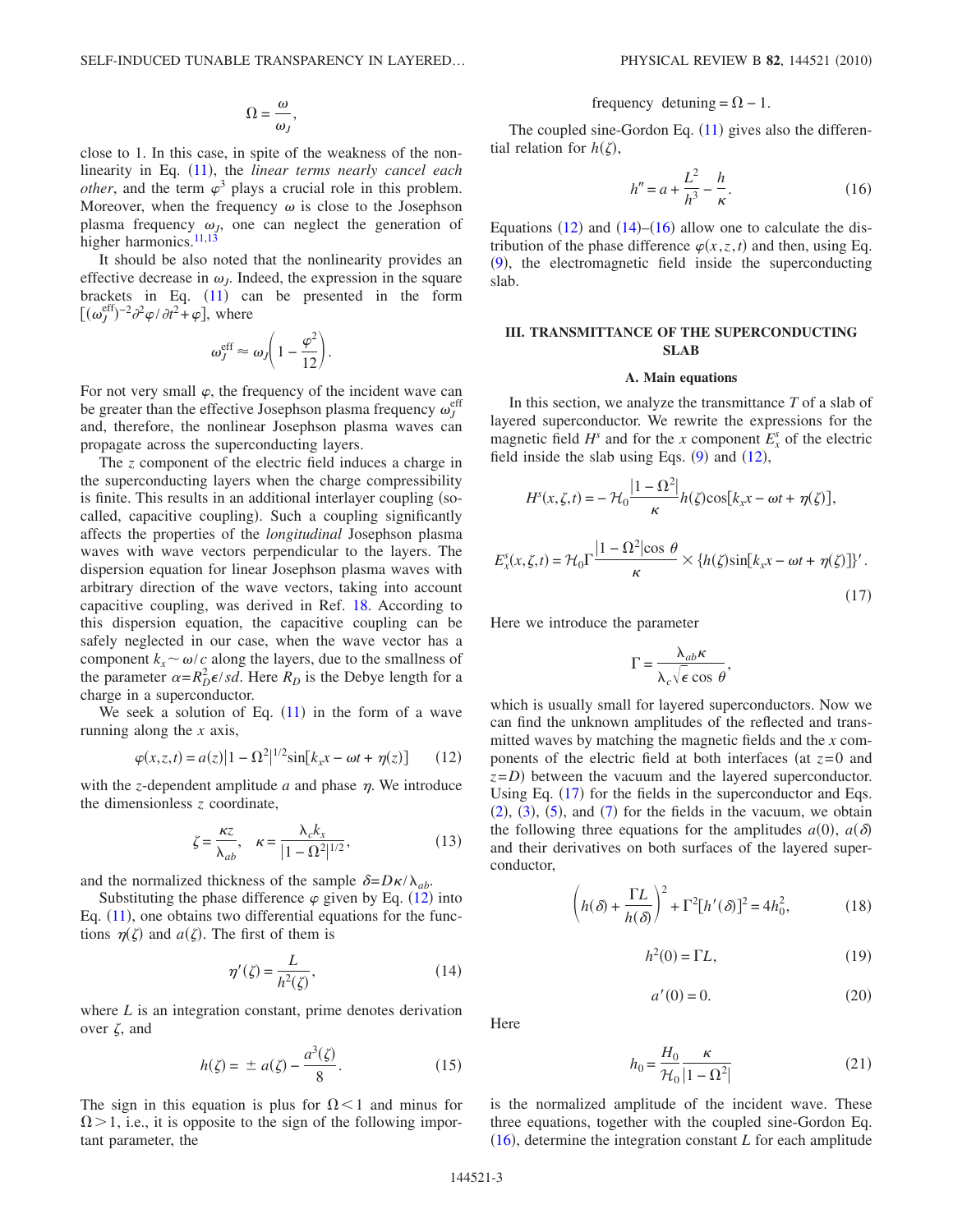<span id="page-3-1"></span>

FIG. 2. (Color online) Dependence of the transmittance  $T$  [see Eq.  $(22)$  $(22)$  $(22)$ ] on the normalized amplitude  $h_0$  of the incident magnetic field [see Eq. ([21](#page-2-8))] for different values of the *negative* frequency detuning:  $(\Omega - 1) = -5 \times 10^{-5}$  (solid curve),  $-5 \times 10^{-4}$  (dashed curve),  $-5 \times 10^{-3}$  (dotted curve). Arrows show the change in the transmittance when changing  $h_0$ . The numbers near the points on the solid  $T(h_0)$  curve correspond to the same numbers of the phase trajectories  $a'(a)$  shown in Fig. [3.](#page-3-2) The inset shows the enlarged region near the point 1. The values of the parameters are  $\delta = 2$ ,  $\lambda_c$  $=4\times10^{-3}$  cm,  $\lambda_{ab}=2000$  Å,  $\omega_J/2\pi=0.3$  THz, and  $\theta=45^\circ$ .

<span id="page-3-0"></span>of the incident wave  $h_0$  [see Eq.  $(14)$  $(14)$  $(14)$ ]. It is important to note that the constant *L* defines directly the transmittance *T* of the superconducting slab. Indeed, according to Eq.  $(19)$  $(19)$  $(19)$ , we have

$$
T = \frac{h^2(0)}{h_0^2} = \frac{\Gamma}{h_0^2} L.
$$
 (22)

The nonlinearity of Eq. ([16](#page-2-3)) leads to the *multivalued* dependence of the transmittance on the amplitude of the incident wave. In the following sections, we analyze this unusual dependence, for both cases of negative  $(\Omega < 1)$  and positive  $(\Omega > 1)$  frequency detunings.

## **B.** Transmittance of a superconducting slab for  $\omega < \omega_j$

We start with the case when the frequency of the incident wave is smaller than the Josephson plasma frequency. In this

<span id="page-3-2"></span>

FIG. 3. (Color online) Phase trajectories  $a'(a)$  for the *negative* frequency detuning  $\Omega$  – 1=−5 × 10<sup>-5</sup>. The numbers near the curves correspond to the same numbers of points in the  $T(h_0)$  plot shown by the solid curve in Fig. [2.](#page-3-1) The movement along the phase trajectories in the directions shown by the arrows corresponds to the growth of the spatial coordinate  $\zeta$  (proportional to *z*), from zero to  $\delta$ , inside the slab. The solid lines show the portions of the phase trajectories that correspond to  $0 < \zeta < \delta$ . The lower and upper surfaces of the slab correspond to the solid circles on the trajectories. The inset in the bottom left shows the enlarged region near the point  $(a=0, a'=0)$ . The other parameters are the same as for Fig. [2.](#page-3-1)

frequency range, the linear Josephson plasma waves cannot propagate in layered superconductors. This corresponds to an exponentially small transmittance in the slab, due to the skin effect. However, the nonlinearity promotes the wave propagation because of the effective decrease in the Josephson plasma frequency.

Solving Eq.  $(16)$  $(16)$  $(16)$  with the boundary conditions  $(18)$  $(18)$  $(18)$ – $(20)$  $(20)$  $(20)$ , one can find the constant *L* and then calculate the transmittance using Eq.  $(22)$  $(22)$  $(22)$ . Figure [2](#page-3-1) demonstrates the numerically calculated dependence of the transmittance *T* on the normal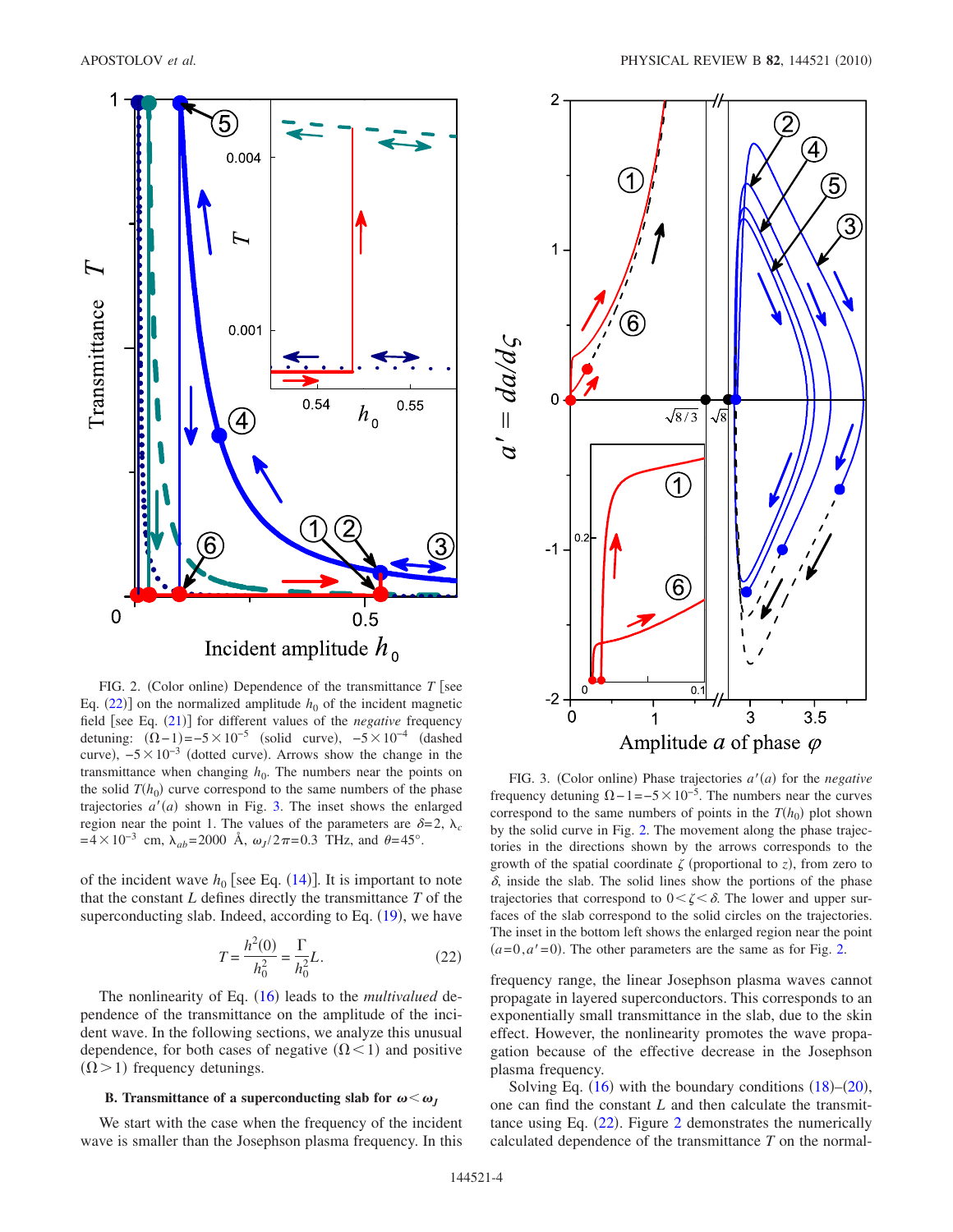ized amplitude  $h_0$  of the incident wave. To analyze this dependence, we consider the spatial distribution of the gaugeinvariant phase difference  $\varphi$  of the order parameter and the phase trajectories  $a'(a)$ . We show these curves  $a'(a)$  in Fig. [3.](#page-3-2) An increase in the spatial coordinate  $\zeta$  which is essentially *z*, as defined in Eq. ([13](#page-2-9))] from zero to  $\delta$  corresponds to moving along the phase trajectory  $a'(a)$ . The point  $\zeta = 0$  (i.e.,  $z=0$ ) corresponds to the starting point on the phase trajectory  $a'(a)$ . According to Eq. ([20](#page-2-7)), all phase trajectories start from the points where  $a' = 0$ . Different trajectories in  $a'$  versus  $a$ can be characterized by the values of  $a(0)$  in these starting points. Each trajectory corresponds to some value of the normalized amplitude  $h_0$  of the incident wave, and, according to Eqs.  $(15)$  $(15)$  $(15)$ ,  $(19)$  $(19)$  $(19)$ , and  $(22)$  $(22)$  $(22)$ , the value of  $a(0)$  defines the constant *L* and the transmittance of the slab.

The low-amplitude (quasilinear) branch of the  $T(h_0)$  dependence ranges within the interval  $0 < h_0 < (8/27)^{1/2}$  of the amplitudes of the incident waves. This branch is shown in Fig. [2](#page-3-1) by the red solid curve close to the abscissa. For small amplitudes  $h_0 \ll 1$ , we deal with a linear problem, when the phase difference  $\varphi$  and the electromagnetic field in the superconductor can be found in the form of linear combinations of exponential functions of *z*. In this case, the transmittance  $T$  can be found asymptotically for small  $\Gamma$ ,

<span id="page-4-1"></span>
$$
T(h_0 \ll 1) \approx \frac{4\Gamma^4}{\sinh^2[\delta(1 - \kappa^{-2})] + 4\Gamma^4}, \quad \Gamma \ll 1. \quad (23)
$$

This transmittance is very close to zero regardless of the frequency detuning  $(\Omega - 1)$ . As we will see below, the "sinh" above, for  $\omega < \omega_J$ , will become "sin" for  $\omega > \omega_J$ .

The phase trajectories that correspond to the lowamplitude solutions occupy the region  $a < (8/3)^{1/2}$ . For small  $h_0$ , these trajectories are close to the point  $(a=0, a'=0)$  (as an example of such trajectory, see curve 6 in Fig. [3](#page-3-2)). An increase in the amplitude  $h_0$  leads to the growth of the length of the phase trajectory and this length tends to infinity when  $h_0 \rightarrow (8/27)^{1/2}$  (see curve 1 in Fig. [3](#page-3-2)).

The high-amplitude branches of the  $T(h_0)$  dependence correspond to the solutions with  $a(\zeta) > 8^{1/2}$ . Such branches are shown in Fig. [2](#page-3-1) by dotted, dashed, and blue solid curves for different values of the frequency detuning. The highamplitude solutions describe nonlinear Josephson plasma waves that can propagate in the layered superconductor even for negative frequency detuning (for  $\Omega$  < 1). The corresponding phase trajectories are closed curves (see the closed curves in Fig. [3](#page-3-2) for  $a > 8^{1/2}$ ). Note that the value of *h* is negative for  $a > 8^{1/2}$ . For this case, we can consider *h* to be positive, but the phase of the incident wave must be shifted by  $\pi$ .

The oscillating character of the high-amplitude solutions results in much higher values of the transmittance, compared to the case of exponentially small quasilinear solutions. As seen in Fig. [2,](#page-3-1) the transmittance varies over a wide range, from nearly zero to one, depending on the amplitude  $h_0$  of the incident magnetic field. It is important to note that the wavelengths of the nonlinear waves in the superconductor depend strongly on the incident wave amplitude  $h_0$ . So, changing  $h_0$  one can control the relation between the wavelength and the thickness of the slab. The transmittance is

<span id="page-4-0"></span>

FIG. 4. (Color online) Spatial distribution of the amplitude *h* of the magnetic field *inside* the superconducting plate. Solid and dashed curves are plotted for the points 5 and 1 shown in Fig. [2,](#page-3-1) respectively. Point 1 corresponds to the low-amplitude branch of the  $T(h_0)$  dependence, when the transmission coefficient is close to zero, and the amplitude *h* of the magnetic field near the lower interface  $(z=0)$  of the slab is exponentially small. The transmittance *T* for the point 5 is equal to one, and the amplitudes of the fields near the upper and lower interfaces of the slab coincide. Here, the frequency detuning is  $(\Omega - 1) = -5 \times 10^{-5}$ , and the other parameters are the same as for Fig. [2.](#page-3-1)

very sensitive to this relation, and one can attain total transparency of the slab choosing the optimal value  $h_0^{\text{max}}$  of the amplitude  $h_0$ .

For high enough amplitudes  $h_0$ , the sample thickness  $D$  is larger than the half wavelength. In this case, the change in the coordinate  $\zeta$  in the interval  $0 < \zeta < \delta$  corresponds to the movement along a section of the phase trajectory loop (see the trajectories 2, [3](#page-3-2), and 4 in Fig. 3). When decreasing  $h_0$ , the wavelength increases, the movement along the phase trajectory approaches the complete loop, and the transmittance of the slab increases. Finally, for a specific value of  $h_0$ , the wavelength becomes equal to the sample thickness, the phase trajectory draws a complete loop, and the transmittance becomes equal to one (see the trajectory  $5$  in Fig. [3](#page-3-2) and point 1 in Fig.  $2$ ).

The amplitude dependence of the transmittance can be found asymptotically for small values of the parameter  $\Gamma$  and for not very thick slabs,  $\delta \lesssim 1$ ,

$$
T(h_0) \simeq \frac{4\Gamma^2}{\delta^2} \left(\frac{\delta^2}{\sqrt{2}h_0} + 1\right)^2.
$$
 (24)

In the case of total transparency  $(T=1)$  of the slab, for  $h_0^{\text{max}} \approx 2^{1/2} \Gamma \delta$ , both the electric and magnetic fields take on the same values on the upper and lower surfaces of the slab. Thus, the amplitudes of the incident and transmitted waves are equal. The corresponding spatial distribution of the magnetic field is shown by the solid curve in Fig. [4.](#page-4-0)

The nontrivial feature of the  $T(h_0)$  dependence can be seen from its hysteretic behavior with jumps. Let the amplitude  $h_0$  of the incident wave increase from zero. In this case, the transmittance is close to zero, and the  $T(h_0)$  dependence follows the low-amplitude branch shown by the red solid line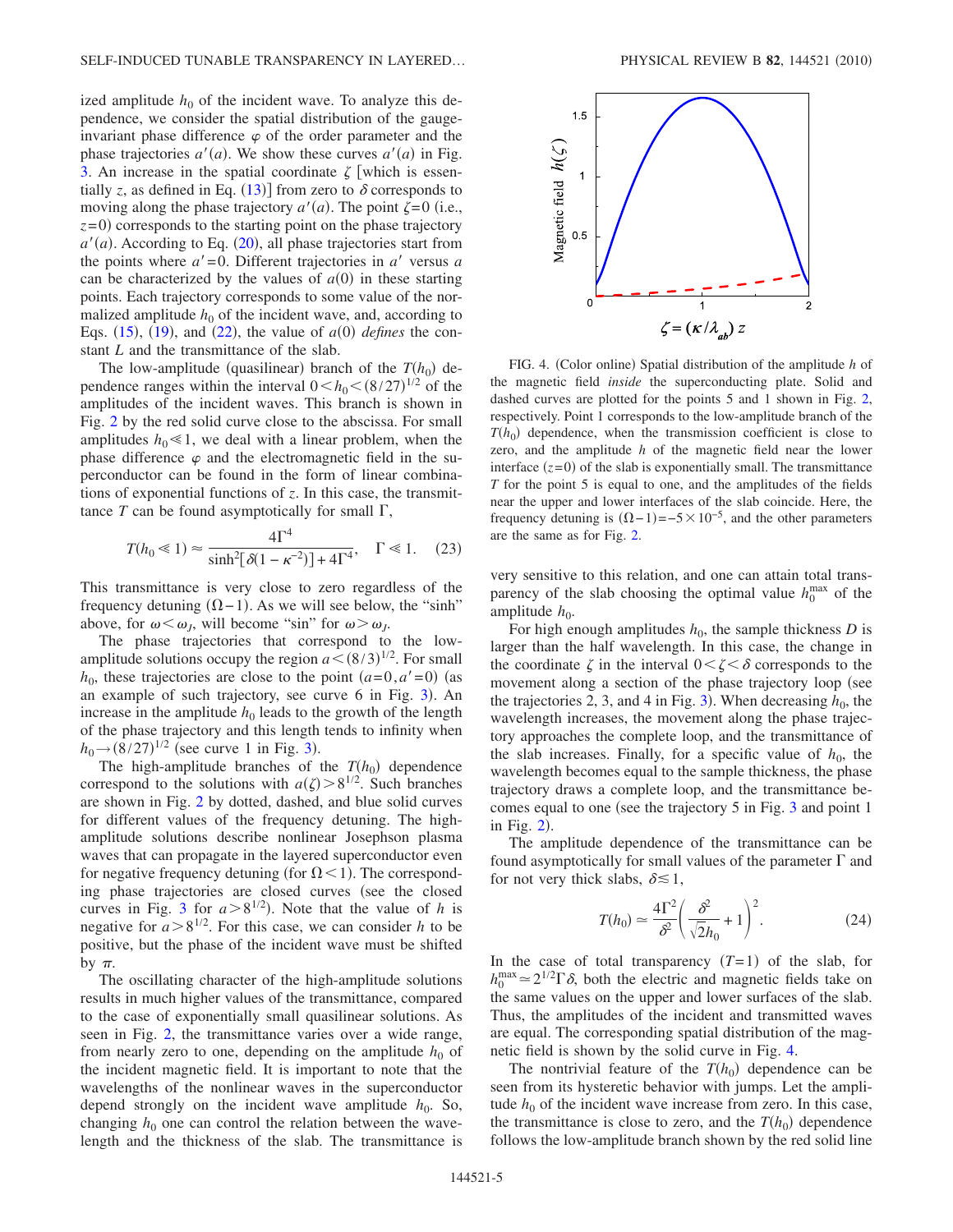near the abscissa in Fig. [2.](#page-3-1) When the amplitude reaches the critical value  $(8/27)^{1/2}$  (point 1), further movement along this branch is impossible, and a jump to point 2, on the high-amplitude branch, occurs. A further increase in the amplitude  $h_0$  results in a monotonic decrease in the transmittance.

Afterwards, if the amplitude  $h_0$  starts to decrease, then the  $T(h_0)$  dependence does not follow the same track. Indeed, when the point 2 is passed, the transmittance continues to follow the high-amplitude branch. Decreasing the amplitude  $h_0$  results in a further increase in the transmittance. When it becomes equal to one (point 5), it is not possible to continue the movement along the high-amplitude branch, and a return jump to the low-amplitude branch occurs.

It should be noted that the jump from the low-amplitude branch (which corresponds to the exponentially small transmittance) to the high-amplitude one (with much higher transmittance) can be observed when changing the wave frequency  $\omega$  for the constant amplitude  $H_0$  of the incident wave. This jump occurs when the frequency detuning  $(1 - \Omega)$  becomes equal to the threshold value,

$$
(1 - \Omega_{cr}) = \frac{3}{4} \left( \lambda_c k_x \frac{H_0}{\mathcal{H}_0} \right)^{2/3}.
$$

## **C. Mechanical analogy**

The problem discussed in this paper has a deep and very interesting mechanical analogy. Indeed, Eqs.  $(14)$  $(14)$  $(14)$  and  $(16)$  $(16)$  $(16)$ describe a motion of a particle with unite mass in a centrally symmetric potential. The amplitude  $h(\zeta)$  of the magnetic field, the phase  $\eta(\zeta)$ , and the coordinate  $\zeta$  across the layers of the superconductor play the roles of the radial coordinate of the particle, its polar angle, and time, respectively. Moreover, the constant  $L$  in Eqs.  $(14)$  $(14)$  $(14)$  and  $(16)$  $(16)$  $(16)$  can be regarded as the conserved angular momentum of the particle.

<span id="page-5-0"></span>Integrating Eq.  $(16)$  $(16)$  $(16)$  for the radial motion of the particle, we obtain the energy conservation law for the particle,

$$
\frac{(h')^2}{2} + U_{\text{eff}}(h) = \mathcal{E}
$$
 (25)

<span id="page-5-1"></span>with the effective potential

$$
U_{\text{eff}}(h) = \frac{L^2}{2h^2} + \frac{h^2}{2k} - \int^h a(\tilde{h}) \, \mathrm{d}\tilde{h}.\tag{26}
$$

The first term in Eq.  $(25)$  $(25)$  $(25)$  describes the kinetic energy of the radial motion of the particle,  $\mathcal E$  is the total energy of the particle. The first term in Eq.  $(26)$  $(26)$  $(26)$  is the centrifugal energy and the last two terms represent the potential of the central field.

The plot of the dependence  $U_{\text{eff}}(h)$  is shown in Fig. [5](#page-5-2) for the case of negative detuning  $(\Omega < 1)$ . This dependence is three valued and corresponds to the three branches of the function  $a(h)$  [see Eq.  $(15)$  $(15)$  $(15)$ ]. Thus, the multivaluedness of the dependence  $a(h)$  results in the multivaluedness of the effective potential  $U_{\text{eff}}(h)$  and, therefore, there exist several possibilities for the particle motion. In terms of our electrodynamical problem, this means that several field distributions

<span id="page-5-2"></span>

FIG. 5. (Color online) Dependence of the effective potential  $U_{\text{eff}}$ defined by Eq.  $(26)$  $(26)$  $(26)$  on the radial coordinate  $h$ . The movement of the particle in this potential represents the mechanical analog for the spatial distribution of the amplitude *h* of the magnetic field in the superconductor. The main panel shows curves I, II, and III that correspond to the three branches of the  $a(h)$  dependence for the case of negative frequency detuning,  $\Omega$  < 1. The inset shows the  $U_{\text{eff}}(h)$  curve for the opposite case,  $\Omega > 1$ , when only one branch of the  $a(h)$  dependence exists. The value of constant *L* is 0.1.

in the superconductor can be realized for the same amplitude  $h_0$  of the incident wave.

Curve I in Fig. [5](#page-5-2) shows the potential that corresponds to the low-amplitude solutions of our electrodynamical problem. The motion of the particle (from right to left) in this potential is monotonic that corresponds to the monotonic decrease in the field deep into the superconductor. According to Eq.  $(20)$  $(20)$  $(20)$ , the stop point of the particle  $(h'=0)$  corresponds to the lower boundary of the superconductor.

Since curve I is terminated in the point  $h = (32/27)^{1/2}$ , it cannot define the particle motion for high enough *h*. In this case, the particle moves in the potential described by curve II in Fig. [5.](#page-5-2) This motion is finite and periodical. It corresponds to the high-amplitude solutions of our electrodynamical problem. Curve III in Fig. [5](#page-5-2) represents a branch of the  $U_{\text{eff}}(h)$  dependence which cannot be realized when changing the amplitude  $h_0$  of the incident wave.

### **D.** Transmittance of a superconducting slab for  $\omega > \omega_I$

Now we study the transmittance of a slab of layered superconductors for waves with frequencies higher than the Josephson plasma frequency,  $\Omega$  > 1. Contrary to the case  $\Omega$  1, even linear Josephson plasma waves can propagate in the layered superconductor. Therefore, the transmittance is not exponentially small and can vary over a wide range,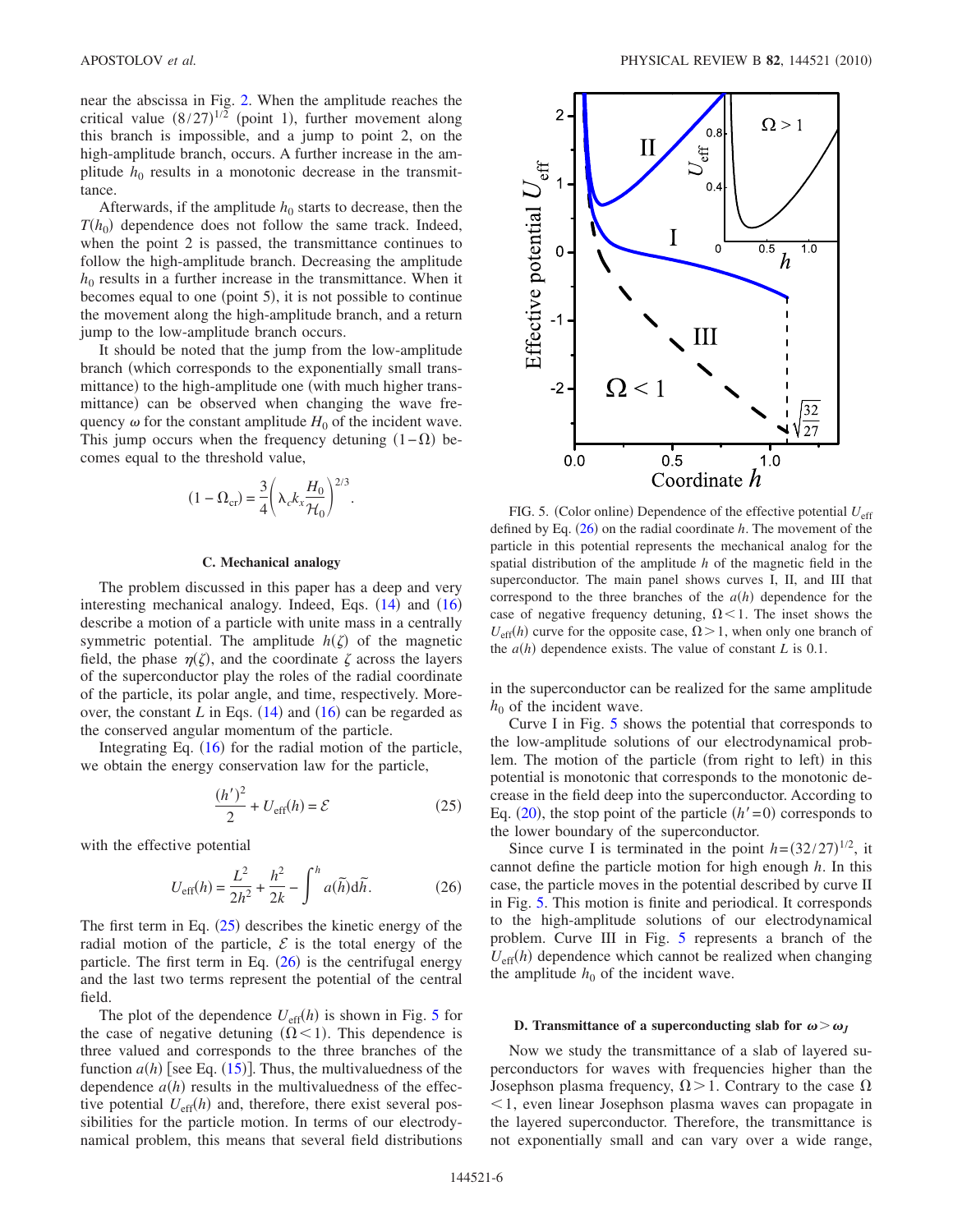<span id="page-6-1"></span>

FIG. 6. (Color online) Dependence of the transmittance  $T$  on the normalized amplitude  $h_0$  of the incident wave for different *positive* values of the frequency detuning:  $\Omega - 1 = 5 \times 10^{-3}$  or  $\delta / \pi = 1.2$  (dotted curve);  $\Omega - 1 = 4.5 \times 10^{-3}$  or  $\delta / \pi = 1.25$  (solid curve);  $\Omega - 1$  $=1.65\times10^{-3}$  or  $\delta/\pi=2.1$  (inset). Arrows show the change in the transmittance when changing  $h_0$ . The sample thickness is  $D=4.3$  $\times$ 10<sup>-5</sup> cm, and other parameters are the same as in Fig. [2.](#page-3-1)

<span id="page-6-0"></span>depending on the relation between the wavelength and the thickness of the slab,

$$
T(h_0 \ll 1) \approx \frac{4\Gamma^4}{\sin^2[\delta(1 - \kappa^{-2})] + 4\Gamma^4}, \quad \Gamma \ll 1. \tag{27}
$$

Note that the sinh in Eq. ([23](#page-4-1)), for  $\omega < \omega_J$ , has now been replaced by a sin in Eq. ([27](#page-6-0)), for  $\omega > \omega_J$ .

In the nonlinear case, changing the amplitude  $h_0$ , one can control the relation between the wavelength and the thickness of the slab and, thus, the *transmittance is tunable* by the amplitude of the incident wave. Figure [6](#page-6-1) shows the  $T(h_0)$ dependences for different positive frequency detunings.

The analysis based on Eq.  $(15)$  $(15)$  $(15)$  (with choice of the sign "-"), Eqs.  $(16)$  $(16)$  $(16)$ ,  $(18)$  $(18)$  $(18)$ - $(20)$  $(20)$  $(20)$ , and  $(22)$  $(22)$  $(22)$  shows that the dependence  $T(h_0)$  is reversible when the frequency detuning is larger than some threshold value, which is defined by the asymptotic equation

<span id="page-6-2"></span>

FIG. 7. (Color online) Solution of the inverse problem: dependences of the amplitude  $h_0$  of the incident wave and transmittance  $T = h_T^2 / h_0^2$  on the amplitude  $h_T$  of the transmitted wave. The values of the parameters and the numbers near the indicated points are the same as in the main panel in Fig. [6.](#page-6-1) The dependences plotted by dotted curves are monotonic, leading to the single-valued dependence  $T(h_0)$  (the dotted curve in Fig. [6](#page-6-1)). The solid-and-dashed curves show the nonmonotonic behavior that results in the multivalued dependence  $T(h_0)$  (the solid curve in the main panel in Fig.  $\boldsymbol{6}$  $\boldsymbol{6}$  $\boldsymbol{6}$ ).

$$
(\Omega_{\text{thr}} - 1) \approx \left(\frac{D\sqrt{\epsilon}\sin\theta}{\sqrt{2}\pi\lambda_{ab}}\right)^2, \quad \Gamma \ll 1.
$$
 (28)

An example of such a reversible  $T(h_0)$  dependence is presented by the dotted curve in Fig. [6.](#page-6-1)

<span id="page-6-3"></span>The hysteresis in the  $T(h_0)$  dependence appears for frequency detunings smaller than the threshold value,

$$
\Omega < \Omega_{\text{thr}}.\tag{29}
$$

In this case, the transmittance can reach the value one when the incident wave amplitude  $h_0$  is first increased and then decreased. Namely, the incident wave amplitude  $h_0$  is decreased after it increases and a jump of  $T(h_0)$  occurs from the low-amplitude branch to the high-amplitude one (see the solid curve and the inset in Fig. [6](#page-6-1)). One can derive the asymptotic equation for the optimal value  $h_0^{\text{max}}$  of  $h_0$  when the superconducting slab becomes totally transparent,

$$
h_0^{\max} \simeq \frac{3\sqrt{3}}{4I^2} \Gamma \delta^2, \tag{30}
$$

where